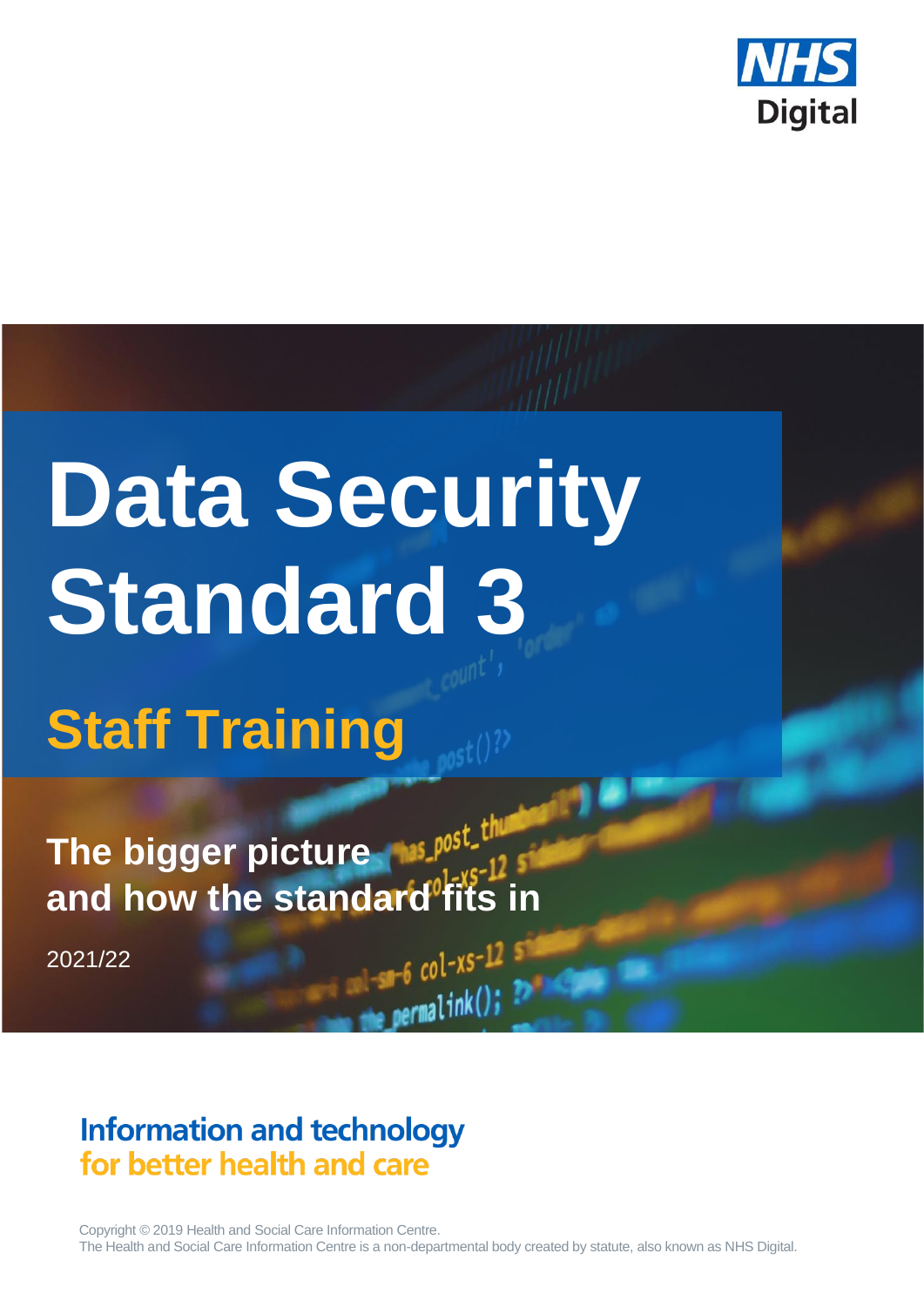# **Contents**

| <b>Overview</b>                                                                 |                |  |
|---------------------------------------------------------------------------------|----------------|--|
| <b>Training / Learning Needs Analysis</b>                                       | 4              |  |
| Knowing your staff                                                              | 4              |  |
| An organisational level LNA:                                                    | $\overline{4}$ |  |
| What are the objectives of an LNA?                                              | $\overline{4}$ |  |
| <b>Benefits &amp; Outcomes</b>                                                  | 5              |  |
| <b>LNA</b> methods                                                              | 5              |  |
| The LNA process                                                                 | 5              |  |
| Agree the purpose and scope of the LNA                                          | 5              |  |
| Collect background information                                                  | 6              |  |
| Plan the detailed LNA                                                           | 6              |  |
| <b>Collect information</b>                                                      | 6              |  |
| Analyse the data                                                                | 6              |  |
| Communicate the results (LNA reporting)                                         | 6              |  |
| Integrate the information into the training plan                                | 6              |  |
| Analyse the data                                                                | $\overline{7}$ |  |
| <b>LNA Report</b>                                                               | $\overline{7}$ |  |
| LNA approval                                                                    | $\overline{7}$ |  |
| National training for all Staff                                                 | 8              |  |
| https://www.dsptoolkit.nhs.uk/Help/30 National training a minimum not a maximum | 8              |  |
| <b>Specialist Staff Training</b>                                                | 9              |  |
| Data protection specialist training                                             | 10             |  |
| Clinical coding specialist training                                             | 11             |  |
| Data security specialist training and qualifications                            | 12             |  |
| The Cyber Associates Network                                                    | 14             |  |
| Leaders and board members                                                       | 14             |  |
| Appendix 1 -                                                                    | 15             |  |
| Table of Data Security Level 3 Assertions                                       | 15             |  |
| Appendix 2 -                                                                    | 16             |  |
| Useful resources                                                                |                |  |
| Appendix 3-                                                                     |                |  |
| The National Data Guardian Reports                                              | 17             |  |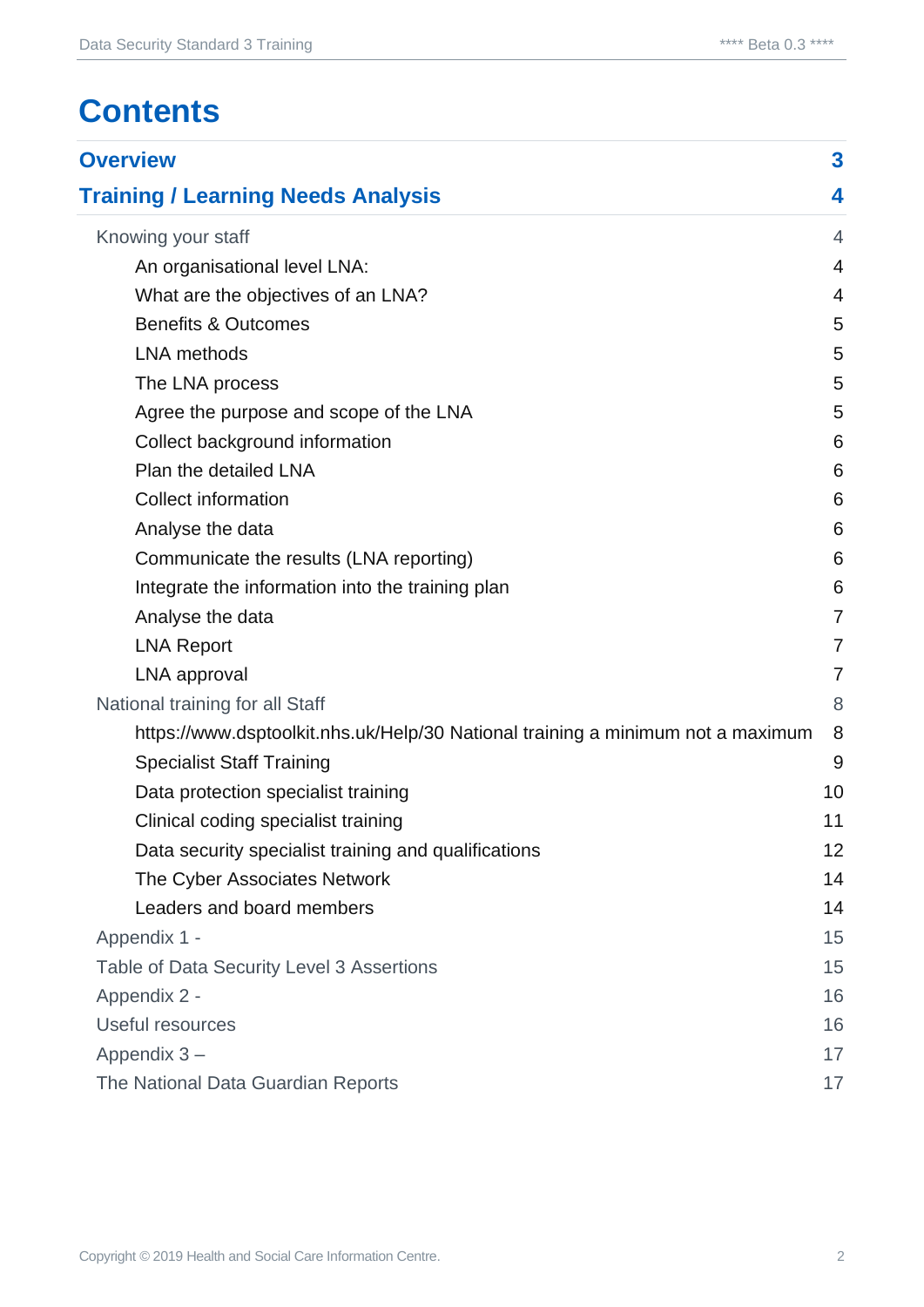## <span id="page-2-0"></span>**Overview**

#### The NDG's review data standard 3 states that

*"All staff complete appropriate annual data security training and pass a mandatory test, provided linked to the revised Information Governance Toolkit."*

Our fellow colleagues can be the greatest asset in spotting data security and protection issues and incidents. Unfortunately, our colleagues can also be exploited and inadvertently assist a cyber-attack. Our collective goal is to empower our colleagues with sufficient up to date knowledge allowing them insight and resilience.

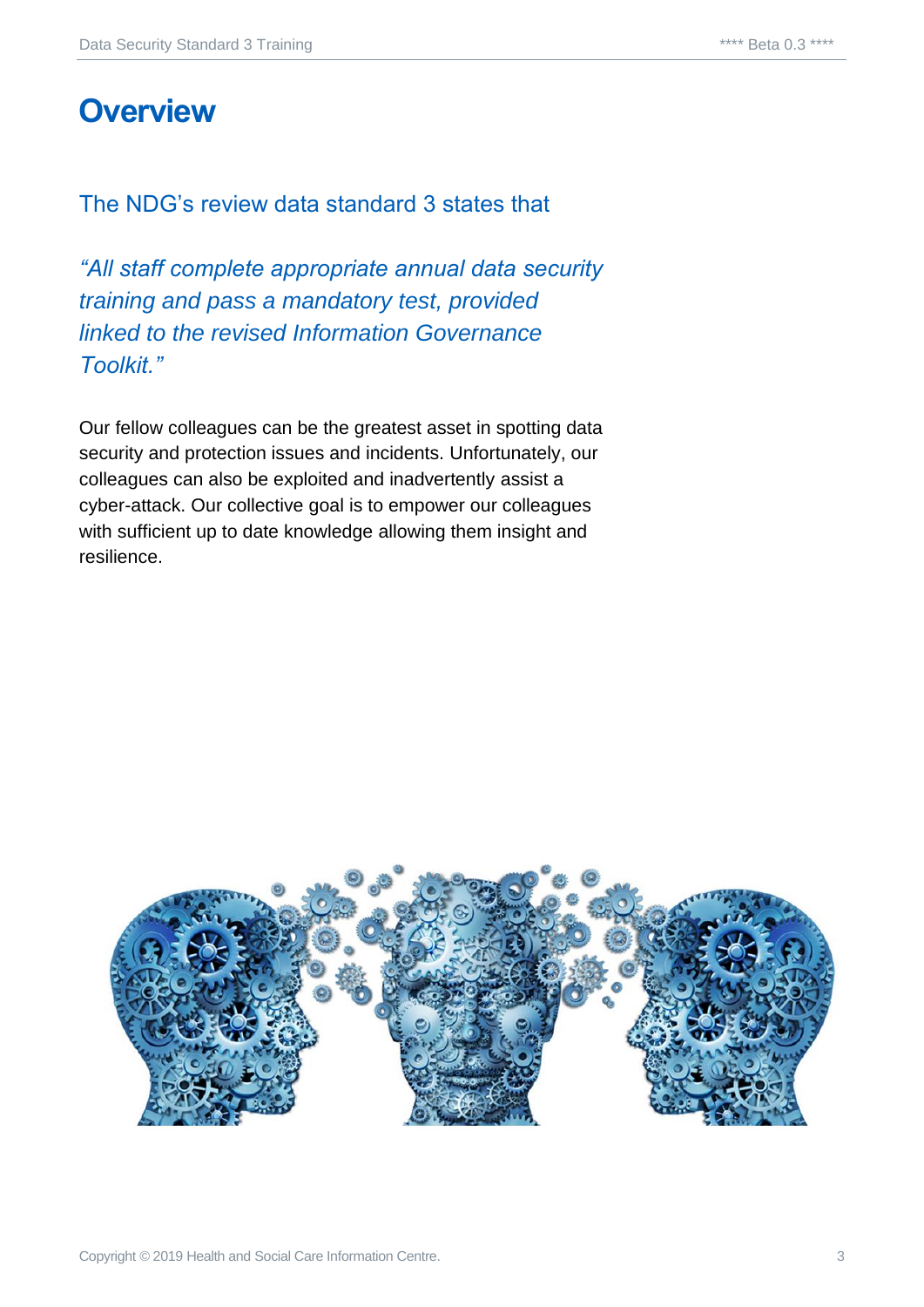# <span id="page-3-0"></span>**Training / Learning Needs Analysis**

## <span id="page-3-1"></span>**Knowing your staff**

An understanding of your current position in relation to your colleagues' data security and protection status is needed across the organisation.

This can be accomplished by a training (or learning) needs analysis.

An LNA (Learning Needs Analysis also known as a Training Needs Analysis or TNA) is a process which identifies current skills, knowledge and attitudes in relation to current and anticipated gaps in training and development needs. It may be carried out at an organisational level or in preparation for implementing new internal processes before the start of a training programme or course.

*"The key issue is to ensure that staff are able to understand, and recognise the importance of, the basic principles in line with their role and are therefore adequately prepared to apply their knowledge to different scenarios in their daily working routines"*

**The British Medical Association**

*NB The following details represent best practise, but you are free to use your TNA / LNA methodologies*.

Has an approved organisation-wide data security and protection training needs analysis been completed after 1 July 2021?

Data Security Standard 3.1.1

#### **An organisational level LNA:**

• To identify overall data security and protection skills and knowledge gaps to help the organisation meet its future needs and developments

#### **What are the objectives of an LNA?**

The LNA process will help the training team identify training requirements, plan the associated training activities and develop the training plan at an early stage of the training lifecycle. This will ensure that the training programme is:

- Clearly linked to organisational data security and protection objectives and expected outcomes
- Developed to address individual training requirements (knowledge and preferred learning style), and takes into account the training principles of the organisation
- Delivered with minimal impact on 'business as usual' by using methods appropriate to the needs of the training audiences, and within acceptable timeframes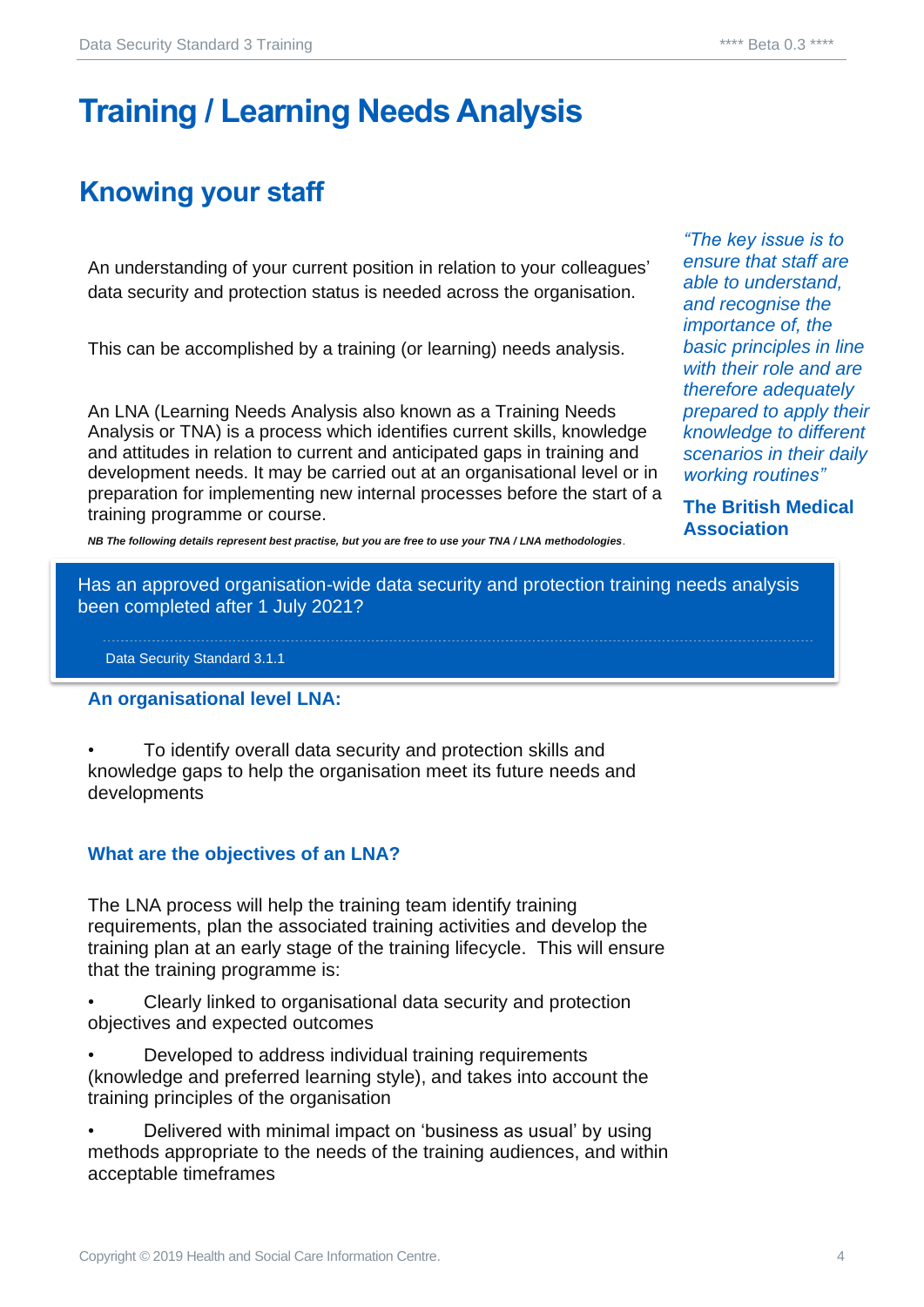#### **Benefits & Outcomes**

There are many benefits to carrying out LNA. It:

- Provides information to help develop and design training solutions
- Helps to identify possible risks, constraints and dependencies that may affect the training
- Identifies resource requirements and restrictions
- Establishes pre-requisites for the training early in the process.

#### **LNA methods**

LNA data collection methods can include several approaches: questionnaires, focus groups and interviews, job analysis, job evaluation and desktop reviews.

Methods which involve personal contact and active engagement with the individuals (e.g. interviews) are more time intensive but usually provide a better response rate and 'richer' data than more passive approaches, e.g. sending out a questionnaire.

#### **The LNA process**

You need to plan the LNA process, which should include the following stages.

#### **Agree the purpose and scope of the LNA**

- Confirm your Senior Information Risk Officer (SIRO) has overall responsibility for the data security and protection LNA and the timescales
- Agree with your SIRO and other stakeholders, what the LNA aims to achieve and at what level it needs to take place, i.e. across the organisation with a particular focus on data security and protection training
- Identify the scope of the LNA: who should be included and excluded e.g. maternity / paternity and long-term sick and secondees. Identify leaders and specialist staff.
- Establish what methods you will use (questionnaires/surveys, interviews or focus groups with staff or a mix of methods) and how they will be carried out.
- Is there a budget to support the LNA (think about resources needed, not just time)?
- Find out who your main contacts and/or champions are.
- Identify leaders and specialist staff.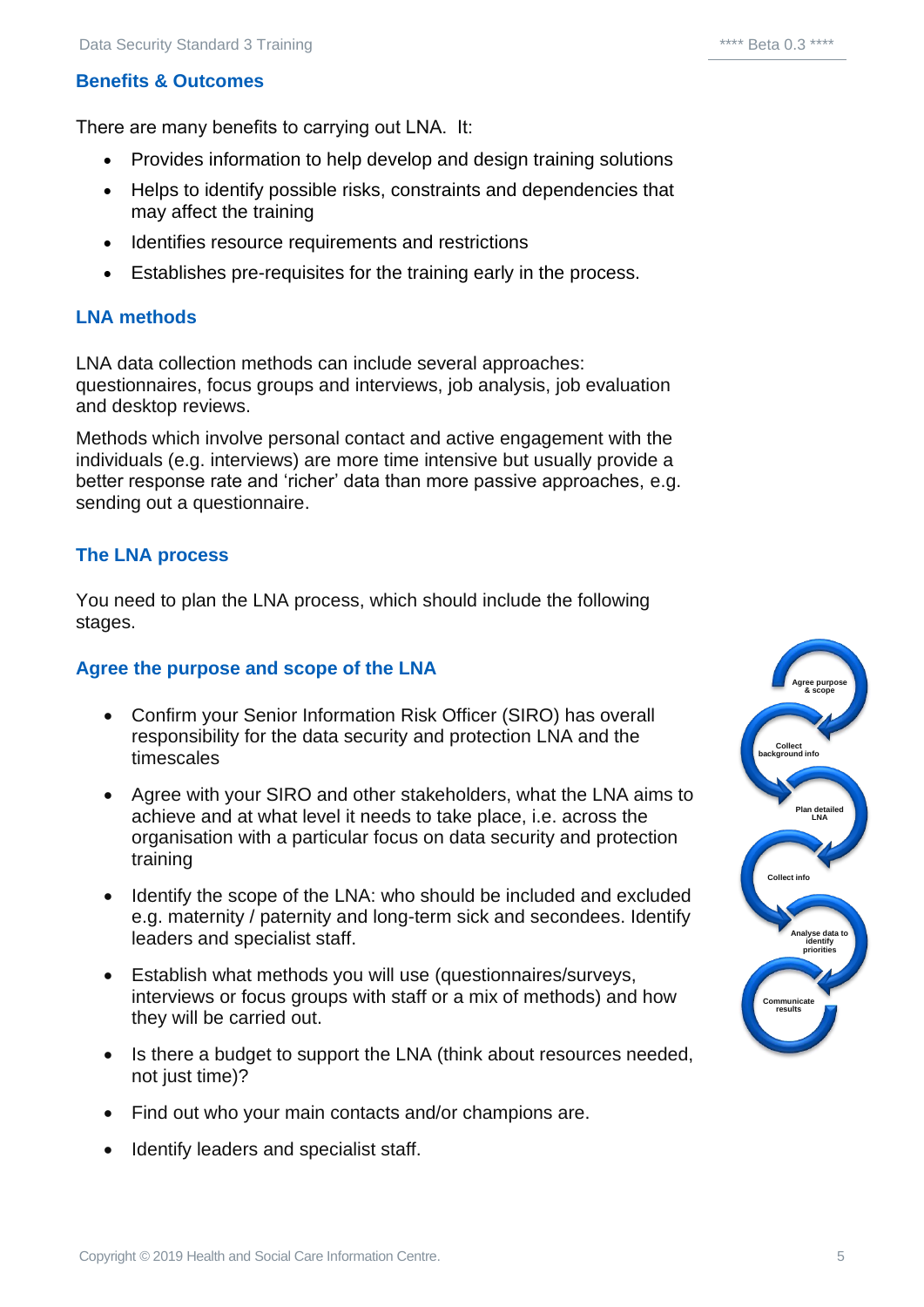#### <span id="page-5-0"></span>**Collect background information**

Find out if there is any existing data. For example:

- Has a similar LNA already been undertaken?
- What relevant information is available from Human Resources systems?
- Is there any relevant background information for the department or staff group you are targeting?

#### <span id="page-5-1"></span>**Plan the detailed LNA**

- Think about who will complete the questionnaires: you could ask managers or team leaders to do this on behalf of or as well as staff, but the information may not be as accurate.
- Check if there are any data protection and security issues around collecting and storing the data or how it will be used

#### <span id="page-5-2"></span>**Collect information**

- Design and pilot the questionnaire / survey
- Distribute and collect the completed questionnaire / survey
- Carry out the interviews or focus groups if applicable
- Store the information

#### <span id="page-5-3"></span>**Analyse the data**

- Quantitative analysis should be relatively straightforward. Analysing any qualitative data will take longer
- Identify important gaps in skills, knowledge and experience
- Identify the priority learning needs

#### <span id="page-5-4"></span>**Communicate the results (LNA reporting)**

- Write the LNA report
- Present the findings to your SIRO and other stakeholders
- Use the information for your training plan

#### <span id="page-5-5"></span>**Integrate the information into the training plan**

Once the LNA has been completed, you can use this information in the training plan to:

- Summarise important learning priorities
- Show how the identified gaps and needs will be met. e.g. through using a range of learning methods: digital learning, classroom courses, workshops and awareness sessions, workplace coaching, etc.
- Provide information about timescales, responsibilities and resources needed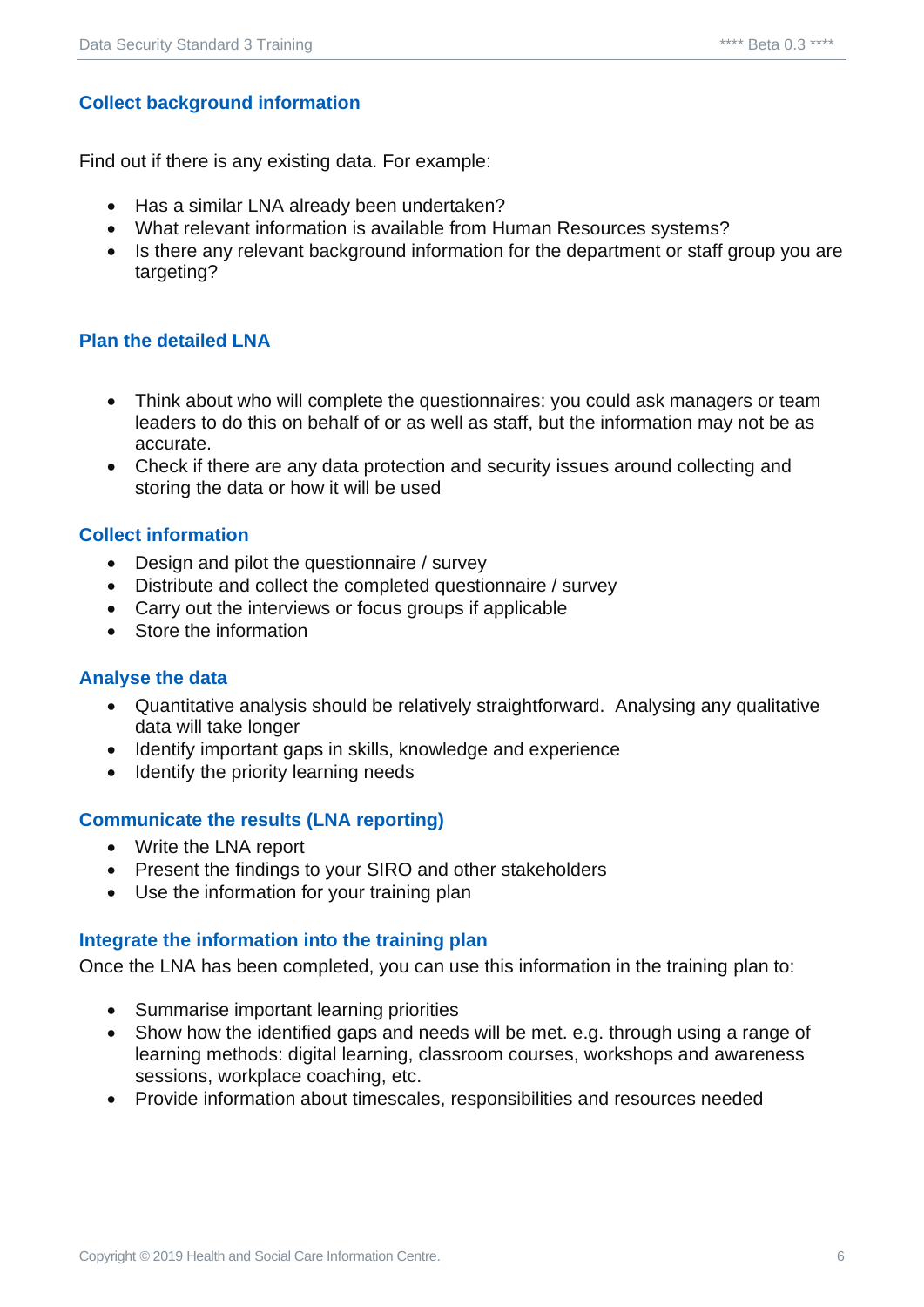#### <span id="page-6-0"></span>**Analyse the data**

Data needs to be analysed by people with the appropriate skills and experience and ideally by someone who has experience of carrying out LNAs. If you are not sure about analysing data, talk to your Information or Audit department.

If you use electronic data collection methods e.g. Survey tool or SharePoint, analysis of quantitative data is easier. However, you will need to analyse the free text and comments (qualitative data).

#### <span id="page-6-1"></span>**LNA Report**

The main deliverable of the LNA process will be in the form of an LNA report, which will allow you to confirm the approval of your training recommendations before proceeding to the next stage of the training cycle (Design and Development).

The extent and format of the LNA Report will vary, but typically such a report will contain reference to the following areas of information:

- **Executive Summary** that can be used, if required, as a 'standalone' document, summarising the contents of the LNA Report
- **Introduction and aim** of the LNA Report
- **Methodology** the LNA Approach adopted (e.g. methods for information gathering, audience sampling, etc.)
- **Skills gaps and needs** identified from the LNA
- **The recommended training solutio**n: include the scope and objectives of the proposed training programme based on LNA findings and competences required for the benefits to be realised. Show how the proposed training initiatives match the required training need
- **Train the Trainer and Post Training Support Programmes** if required, to support the recommended training solution
- **Target training audiences** detail the identified pre-requisite training requirements, skills and/or knowledge, staff level, numbers, timescales and timing of training roll-out
- **Training structure, content, methods and materials**  per audience group, where different as appropriate to the findings of the LNA
- **High Level Training Cost Breakdown** based on LNA recommendations, subject to approval
- **Conclusion** to support the main body of the LNA Report

#### <span id="page-6-2"></span>**LNA approval**

Before communicating the results to a wider audience this LNA needs SIRO approval.

Communications before, during and following LNA work should be carefully planned and completed so that your findings do not come as a 'shock' to people.

Completing an LNA can also provide a good opportunity to raise awareness, begin to manage expectations, and build commitment to the training.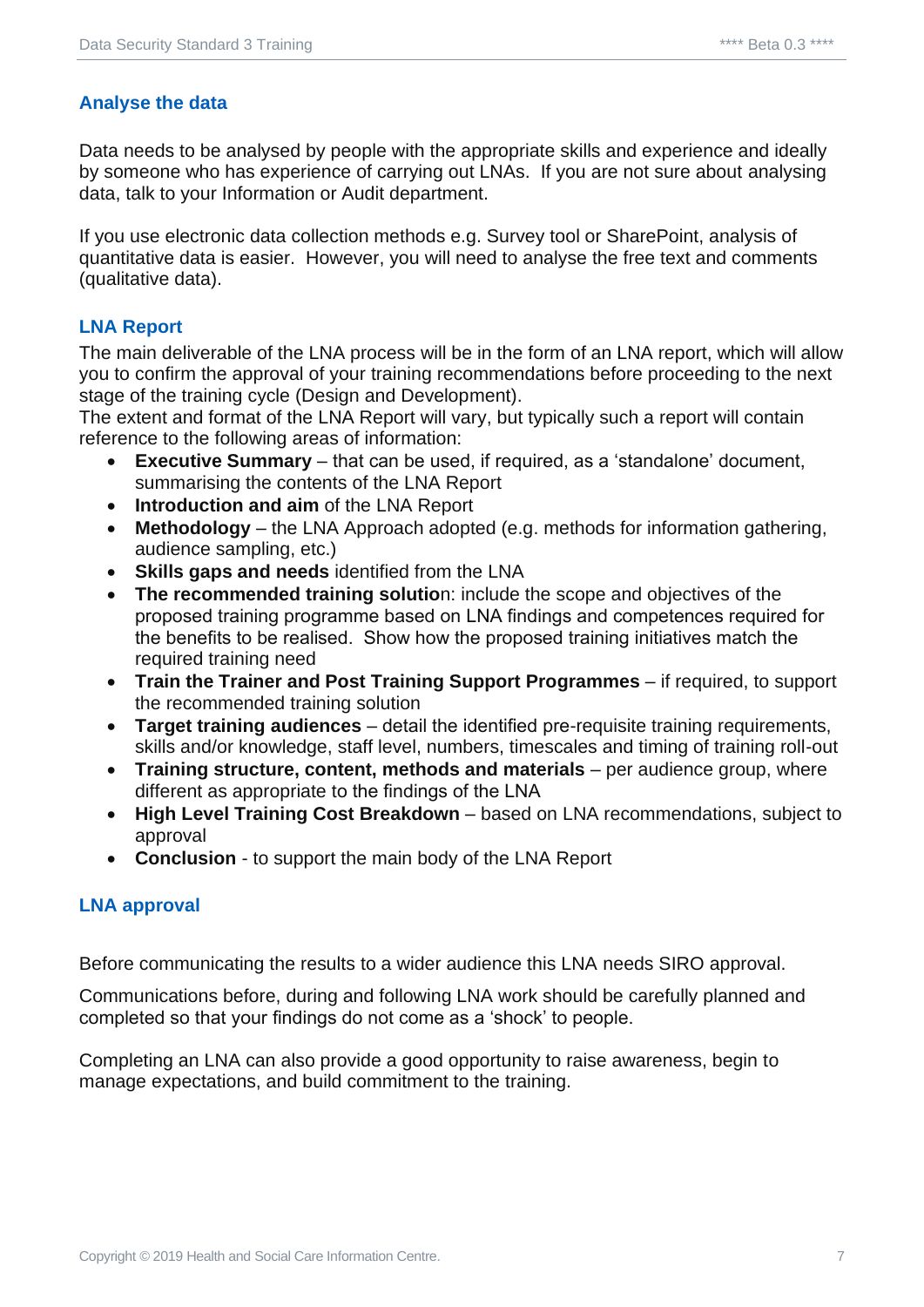## <span id="page-7-0"></span>**National training for all Staff**

All staff must complete appropriate data security training e.g. the national data security level 1 training. All staff must complete the data security level 1 test. The course is followed by a test, which can be re-taken unlimited times, but which must ultimately be passed. Staff are supported by their organisation in understanding data security and in passing the test. The training includes a number of realistic and relevant case studies.

Staff pass the data security and protection mandatory test Data Security Standard 3.

For clarity the term 'staff' includes all permanent and non-permanent staff that have access to personal confidential information.

The NDG data standards requirements relating to staff are listed below:

- All staff ensure that personal confidential data is handled, stored and transmitted securely, whether in electronic or paper form. Personal confidential data is only shared for lawful and appropriate purposes.
- All staff understand their responsibilities under the National Data Guardian's data security standards, including their obligation to handle information responsibly and their personal accountability for deliberate or avoidable breaches.
- All staff complete appropriate annual data security training and pass a mandatory test, provided through the revised information governance toolkit.

Although the standard is 'all staff' it is recognised that a percentage of staff may be unavailable (i.e. due to maternity / paternity leave or long-term sickness), hence the 95% target.

95% of all staff including new starters, locums, temporary, students and staff contracted to work in the organisation have completed their annual Data Security Awareness Training (including passing a mandatory test). The 95% can be made up of staff completing the National E-Learning system or using local training systems or materials where this has been agreed as covering the learning objectives of the National E-Learning system (by your SIRO). The period covered is the 1st July 2021 - 30th June 2022.

For more information on meeting this standard please see the Frequently Asked Questions:

Have at least 95% of all staff, completed their annual Data Security awareness training? Data Security Standard 3.2.1

<span id="page-7-1"></span><https://www.dsptoolkit.nhs.uk/Help/30>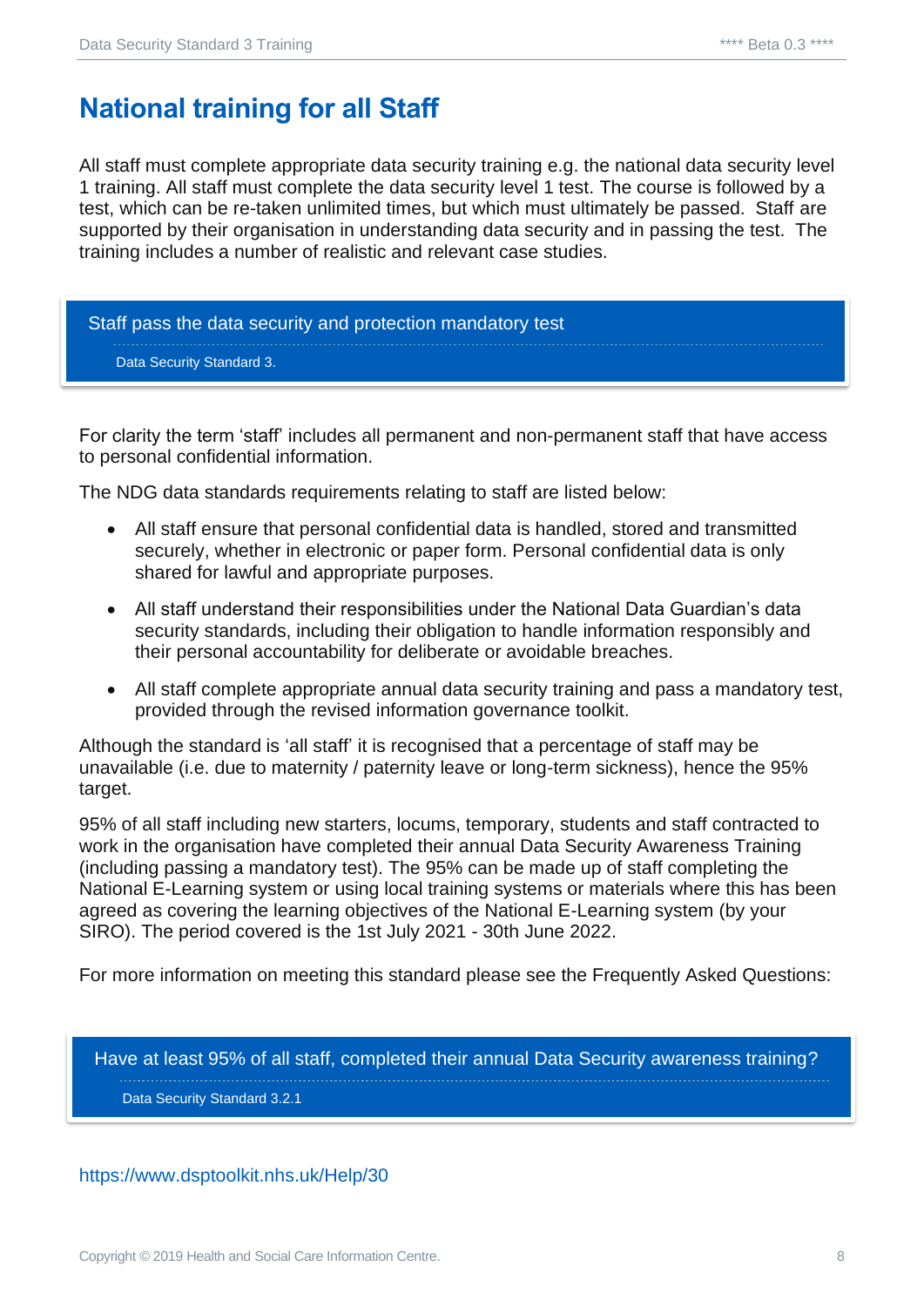#### **National training a minimum not a maximum**

It should be recognised that national training provides the core learning messages from the National Data Guardian's review (appendix 3) and the government response. National training offers the minimum requirement and no matter how good national training is it can never capture all the unique local priorities and nuances.

Use of national training should be supplemented with local learning which is relevant to your organisation such as talks, blogs, posters, good / improvement news and emails.

#### <span id="page-8-0"></span>**Specialist Staff Training**

In addition to the training for all staff our colleagues with specialist roles should undertake specialist training in data security & protection. The type of roles covered:

- Information Governance Staff
- Information / Data / Cyber Security Staff
- IT / ICT / Informatics Staff
- Information Staff
- Data Quality Staff
- Staff with access to Personal Confidential Records

This list is not exhaustive and our colleagues with additional learning needs should be identified during the LNA.

The specialist level training covers more elements in data security and protection and to a greater depth.

Staff with specialist roles receive data security and protection training suitable to their role

Data Security Standard 3.3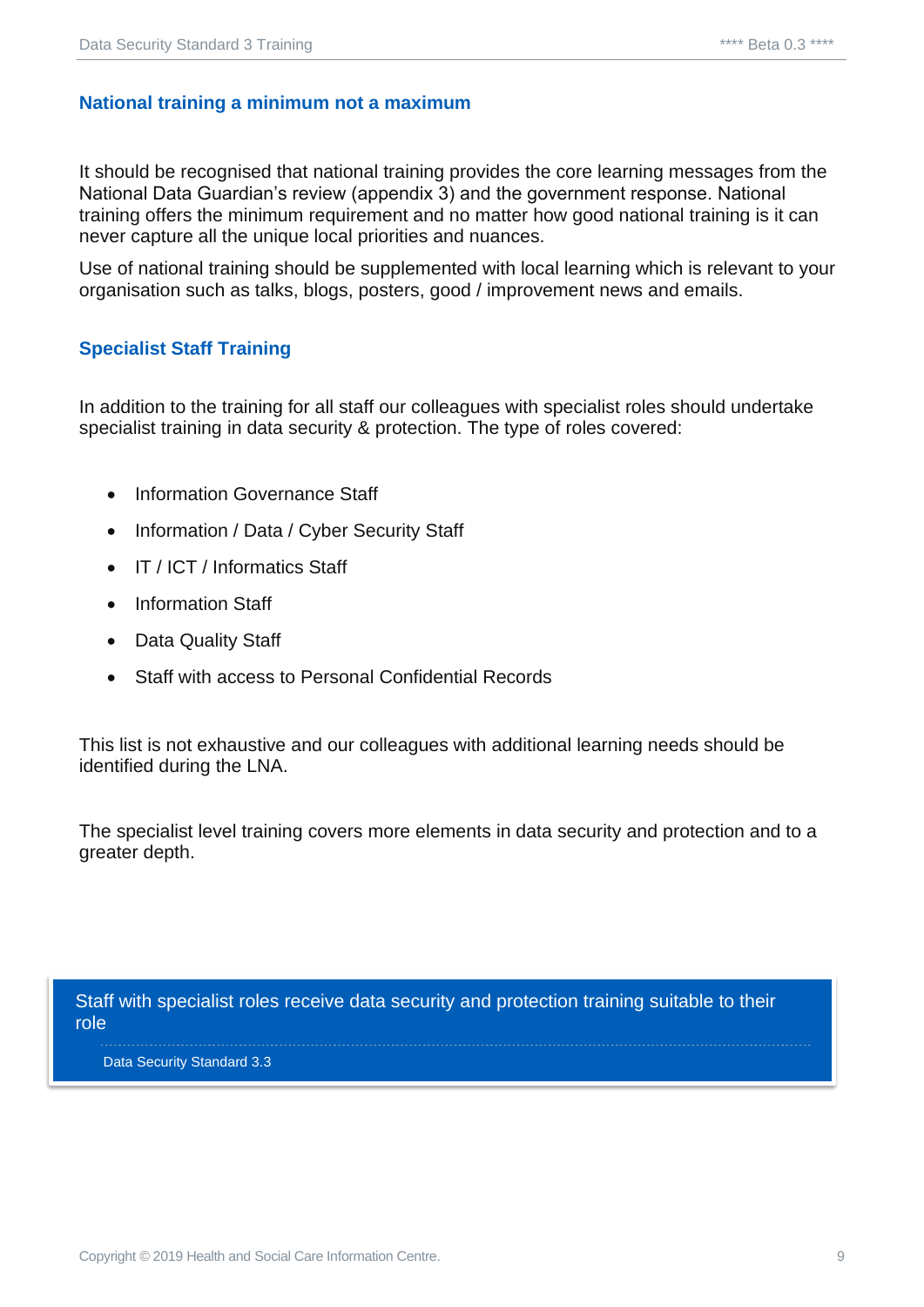#### <span id="page-9-0"></span>**Data protection specialist training**

The most recognised certification routes are from the British Computer Society (BCS) who offer two courses – a foundation level Foundation in Data Protection and a more advanced practitioner certificate in data protection.

According to the BCS, this training "provides an understanding of current UK data protection laws, including the EU General Data Protection Regulation (GDPR) and the UK Data Protection Bill, including how these are applied in practice and its importance for any organisation holding personal information."

[https://www.bcs.org/get-qualified/certifications-for-professionals/gdpr-and-data-protection](https://www.bcs.org/get-qualified/certifications-for-professionals/gdpr-and-data-protection-certifications/)[certifications/](https://www.bcs.org/get-qualified/certifications-for-professionals/gdpr-and-data-protection-certifications/)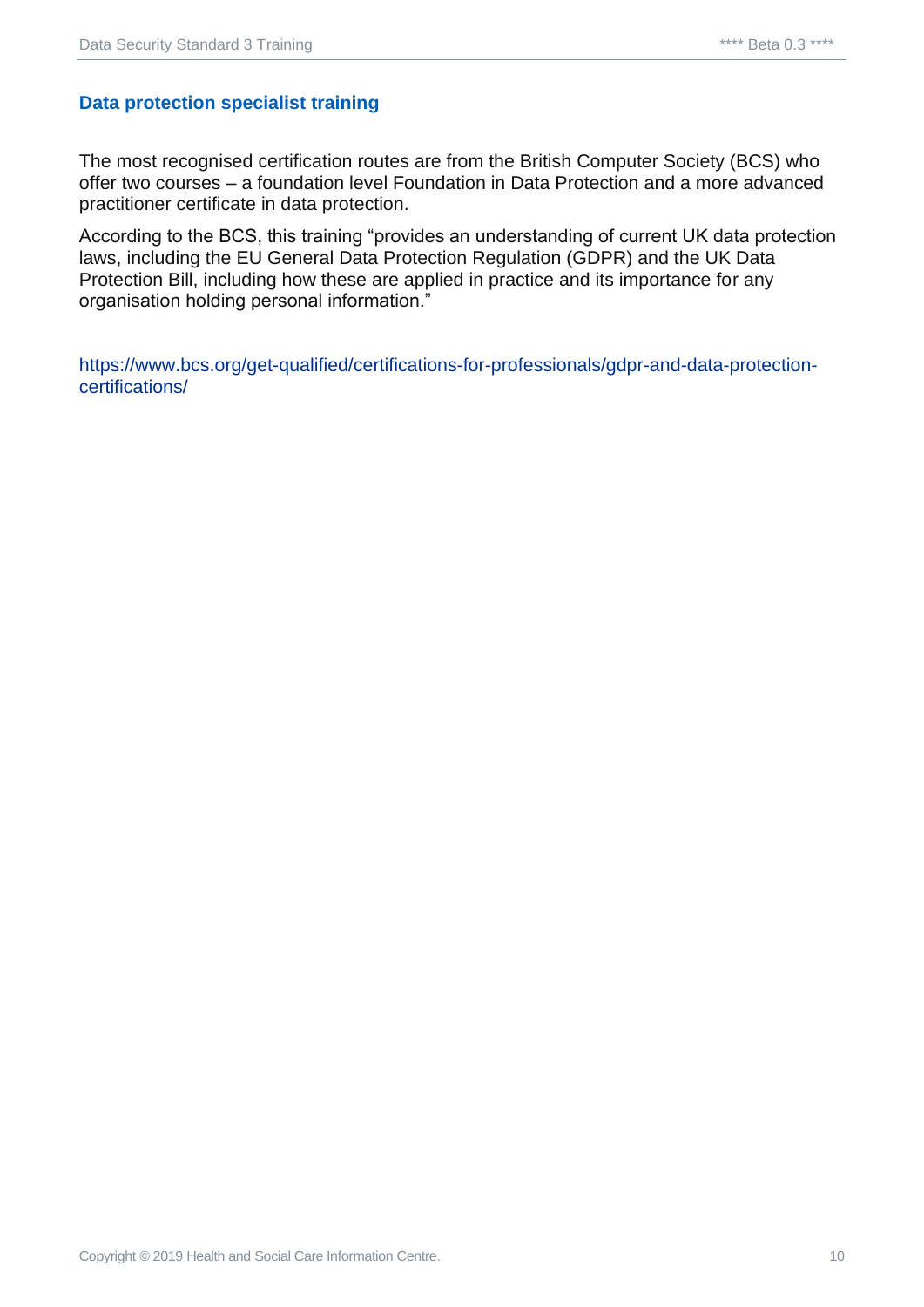#### <span id="page-10-0"></span>**Clinical coding specialist training**

Clinical coding has a set standard for the time frames and levels of training required.

The training given must use material that conforms to National Clinical Coding Standards, where relevant. The Clinical Coding Standards Course (CCSC) is delivered in no less than 21 days duration for an Acute Trust coder and three days for a Mental Health Trust coder. Attendance on the CCSC must start within six months of commencing employment as a clinical coder in an NHS Trust or other organisation responsible for coding inpatient NHS activity. Relevant staff must attend Clinical Coding Standards Refresher Course (CCSRC), or Mental Health Clinical Coding Standards Refresher Course training, every three years thereafter<sup>1</sup>. Further information can be found in the National Clinical Coding Training Handbook (see link below) and in the Clinical Coding Training section of the Publications & Resources page on [Delen,](https://hscic.kahootz.com/connect.ti/t_c_home/view?objectId=16878800) the information sharing and collaboration platform for users of our Terminology and Classifications products. Here you can access up-to-date information, resources, educational materials and technical support relating to our core products.

It is essential that all staff, including clinicians, who code using ICD-10 codes (and OPCS-4 codes where systems allow) are trained in the basics of clinical coding by attending the appropriate Clinical Coding Standards and Standards Refresher Courses as developed by the Terminology and Classifications Delivery Service.

The training may be provided by the organisation itself, as part of a local clinical coding consortium or by independent/commercial approved clinical coding trainers. The training must be delivered by a Terminology and Classifications Delivery Service Approved Clinical Coding Trainer in accordance with the Approved Trainer Requirements Framework and licence agreement using only materials developed by the Terminology and Classifications Delivery Service as well as other materials developed in accordance with National Clinical Coding Standards.

Furthermore, the organisation should provide a training and assessment framework which supports its clinical coders in gaining Accredited Clinical Coder (ACC) status by passing the National Clinical Coding Qualification (NCCQ) (UK). This is a marker of good practice and, in so doing, the organisation demonstrates due recognition of the professional status of clinical coding.

For more information, see the National Clinical Coding Training Handbook

[https://hscic.kahootz.com/gf2.ti/f/762498/104122021.1/PDF/-](https://hscic.kahootz.com/gf2.ti/f/762498/104122021.1/PDF/-/NationalClinicalCodingTrainingHandbook_2021-22_.pdf) [/NationalClinicalCodingTrainingHandbook\\_2021-22\\_.pdf](https://hscic.kahootz.com/gf2.ti/f/762498/104122021.1/PDF/-/NationalClinicalCodingTrainingHandbook_2021-22_.pdf)

<sup>1</sup> This is a DSP Toolkit requirement and is not linked to a clinical coder's accredited clinical coder (ACC) status, i.e. a clinical coder will not lose their ACC status as a result of not attending a CCSRC within the required timeframe.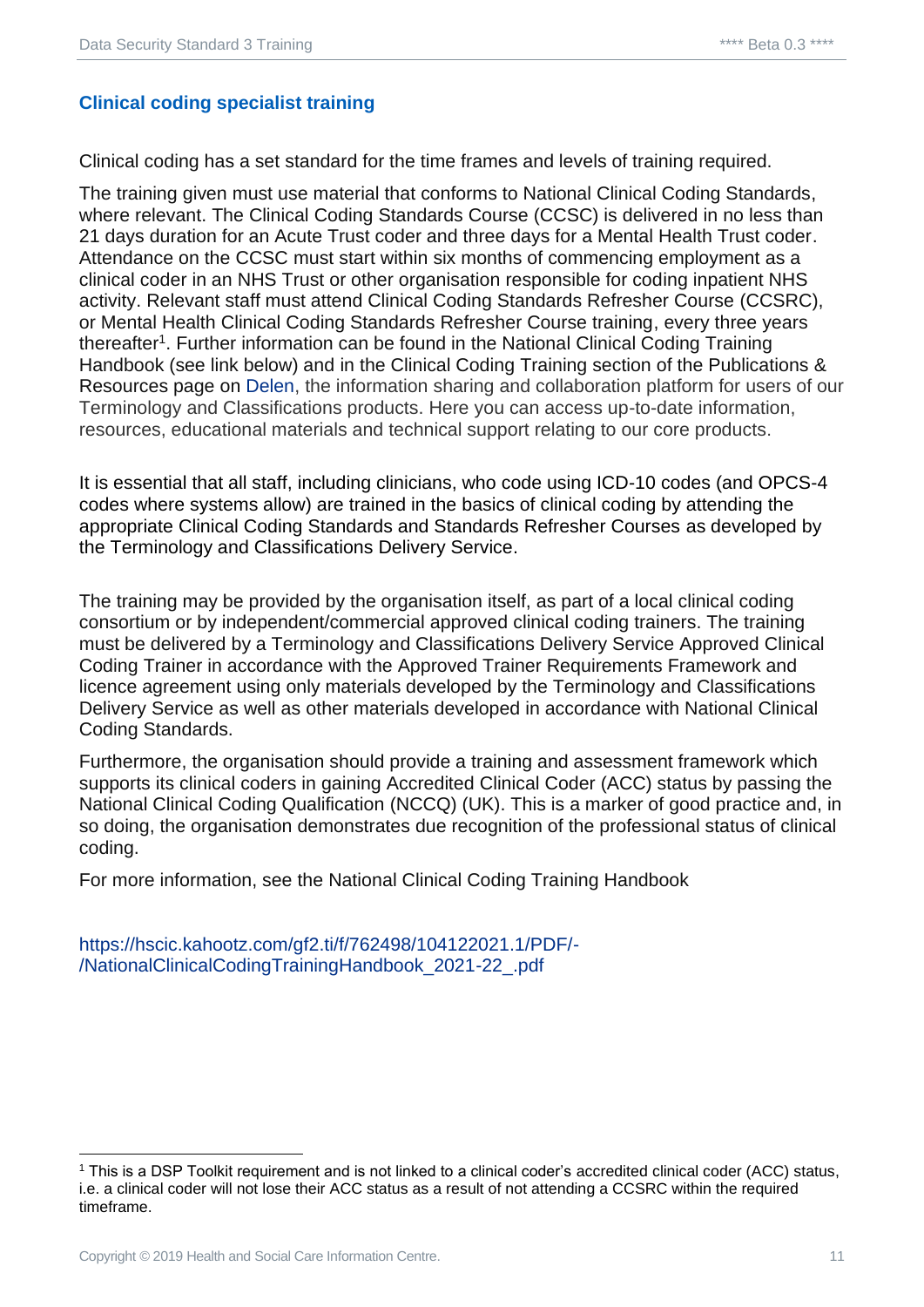#### <span id="page-11-0"></span>**Data security specialist training and qualifications**

There are number of vendors offering courses ranging from one day overview to a Masters cyber security degree. This guide gives an overview of the more commonly recognised training offerings.

If you are a smaller organisation a course such as the Open University (OU) Introduction to cyber security may be appropriate.

#### <https://www.futurelearn.com/courses/introduction-to-cyber-security>

• ISC2 (International Information Systems Security Certification Consortium) CISSP (Certified Information Systems Security Professional)

Probably the most commonly recognised is the ISC2 CISSP. According to ISC2 *"The CISSP is an objective measure of excellence. It's the most globally recognised standard of achievement in the industry. And this cybersecurity certification was the first information security credential to meet the strict conditions of ISO/IEC Standard 17024."* 

• ISC2 SSCP (Systems Security Certified Practitioner)

SSCP is a foundation certification and could be considered a precursor towards CISSP. According to ISC2 *"This well-known, global IT security certification offers instant credibility. And it's an excellent way to expand your cybersecurity knowledge — particularly if you're in a hands-on, operational IT role or you're building a foundation in information security."*

#### <https://www.isc2.org/>

• ISACA (Information Systems Audit and Control Association) CISM (Certified Information Security Manager)

ISACA general information security management is the Certified Information Security Manager (CISM). According to ISACA *"The uniquely management-focused CISM certification promotes international security practices and recognizes the individual who manages, designs, and oversees and assesses an enterprise's information security."*

[http://www.isaca.org/Certification/CISM-Certified-Information-](http://www.isaca.org/Certification/CISM-Certified-Information-SecurityManager/Pages/default.aspx)[SecurityManager/Pages/default.aspx](http://www.isaca.org/Certification/CISM-Certified-Information-SecurityManager/Pages/default.aspx)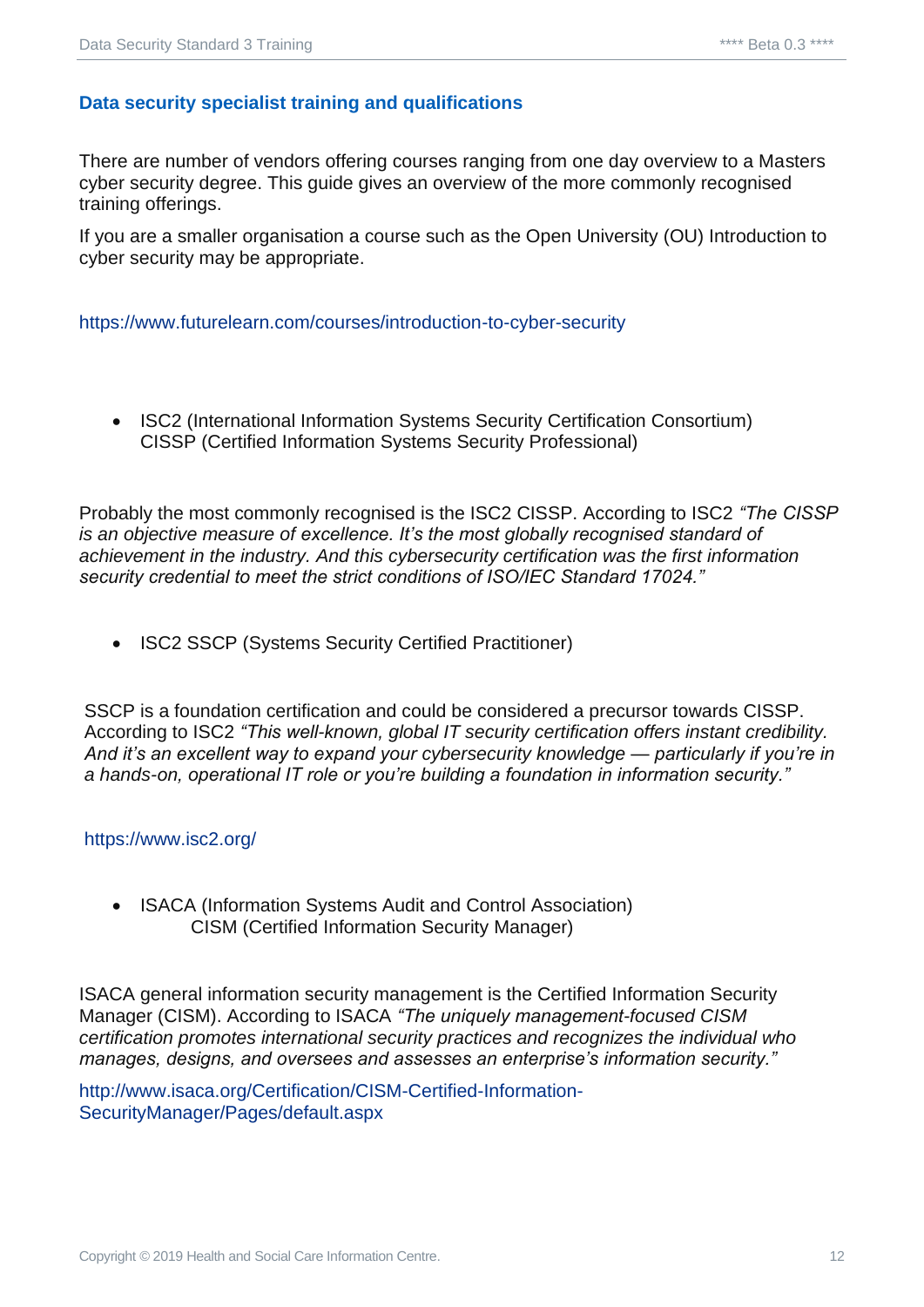• BCS Information Security Management Principles

According to the BCS *"This certification provides candidates with good knowledge and understanding of the wide range of subject areas that make up information security management. This includes cyber security, risk management, vulnerabilities in social media, legislation, security standards (ISO 27001), business continuity and cloud computing."*

<https://certifications.bcs.org/category/15733>

• EC-Council Certified Chief Information Officer C|CISO

According to the EC-Council *"Each segment of the program was developed with the aspiring CISO in mind and looks to transfer the knowledge of seasoned professionals to the next generation in the areas that are most critical in the development and maintenance of a successful information security program."*

<https://cert.eccouncil.org/certified-chief-information-security-officer.html>

• Sans MGT512: Security Leadership Essentials for Managers

According to Sans *"This completely updated course is designed to empower advancing managers who want to get up to speed quickly on information security issues and terminology. You won't just learn about security, you will learn how to manage security."*

<https://uk.sans.org/course/security-leadership-essentials-managers-knowledge-compression>

The organisation has appropriately qualified technical cyber security specialist staff and/or service.

Data Security Standard 3.3.2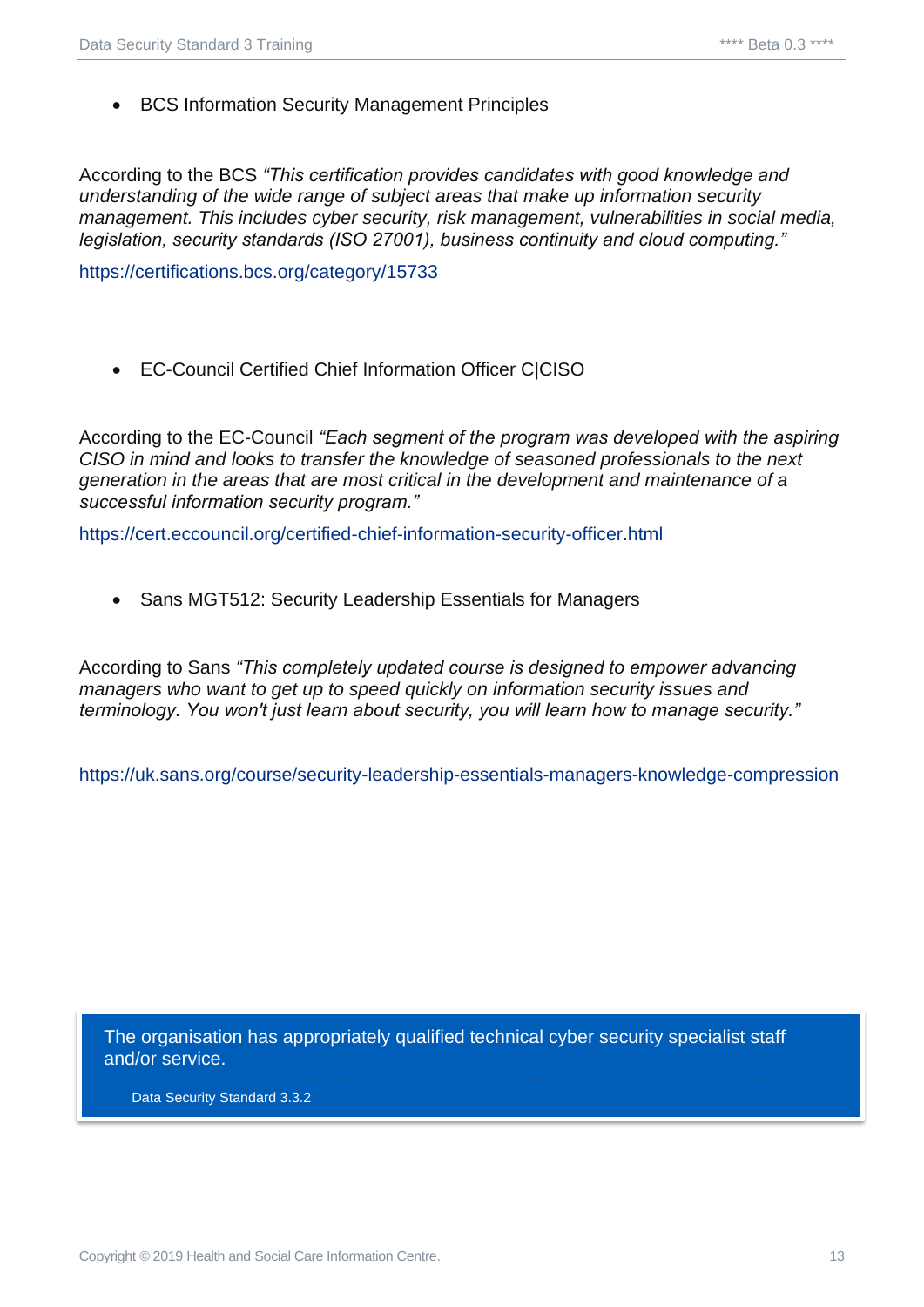#### <span id="page-13-0"></span>**The Cyber Associates Network**

The Cyber Associates Network is aimed at professionals within NHS and social care organisations with responsibility for or an interest in cyber security, including board members, IT leads, security professionals and cyber tech experts. Membership is free and offers a range of benefits.

You should have a nominated member of the Cyber Associates Network for your organisation.

For more information and to register:

<https://digital.nhs.uk/services/data-security-centre/cyber-associates-network>

The organisation has nominated a member of the Cyber Associates Network.

Data Security Standard 3.3.3

#### <span id="page-13-1"></span>**Leaders and board members**

The National Data Guardian's review (appendix 3) identified the tremendous benefit to organisation who have actively engaged leaders, especially the SIRO and other board members.

Learning opportunities for leaders and board members should be appropriate to the seniority of the leaders and the accountability they hold. NHS Digital offer tailored centrally funded training for NHS Trusts and CSU's

All board members have completed appropriate data security and protection training.

Data Security Standard 3.4.2

<https://digital.nhs.uk/cyber-and-data-security/training/ncsc-certified-board-training>

Have your SIRO and Caldicott Guardian received appropriate data security and protection training?

Data Security Standard 3.4.1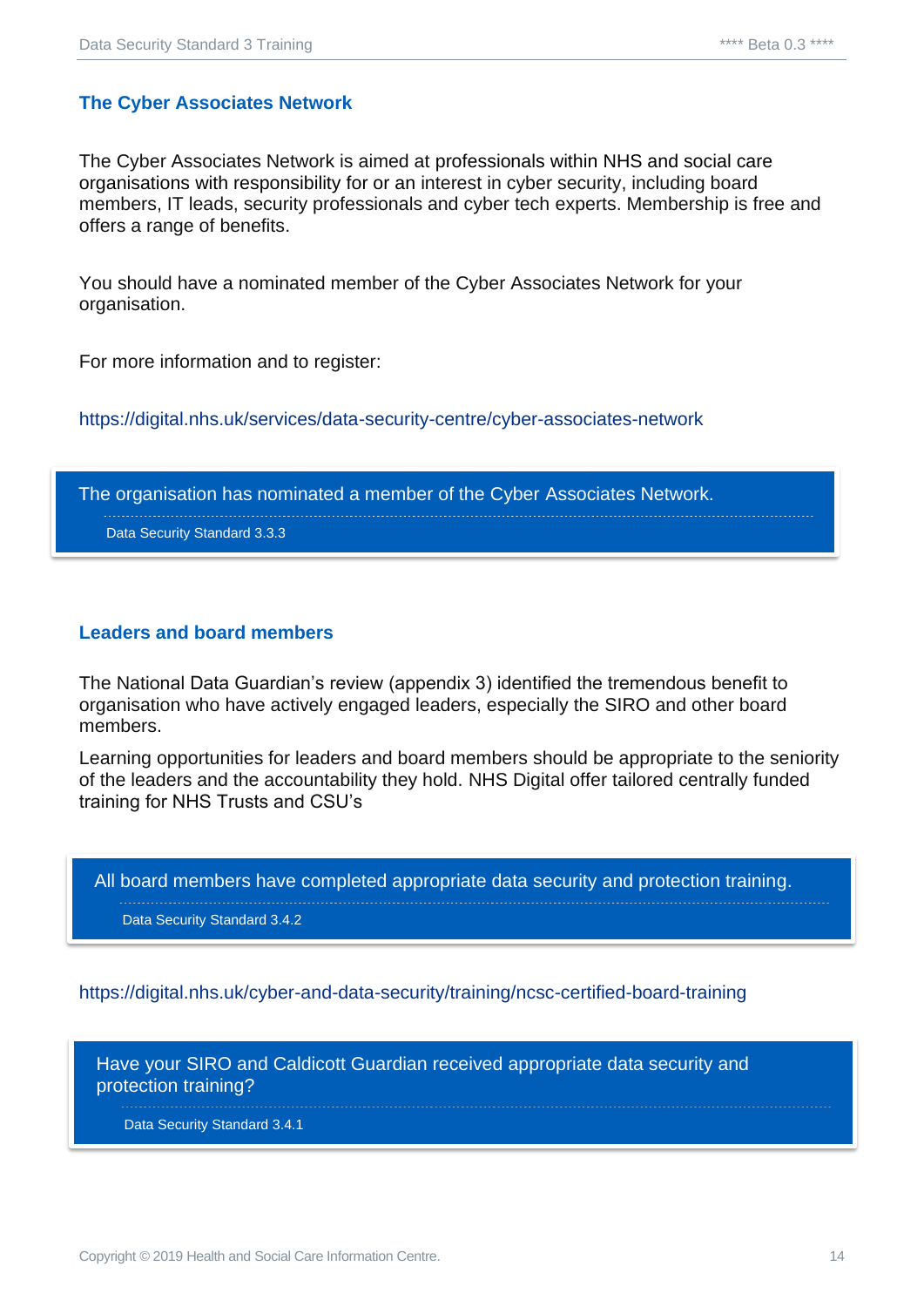# <span id="page-14-1"></span><span id="page-14-0"></span>**Appendix 1 - Table of Data Security Level 3 Assertions**

| <b>Assertion</b>                                                                                                          | <b>Evidence</b> | <b>Evidence</b>                                                                                                                   |
|---------------------------------------------------------------------------------------------------------------------------|-----------------|-----------------------------------------------------------------------------------------------------------------------------------|
| 3.1 There has<br>been an<br>assessment of<br>data security and<br>protection training<br>needs across the<br>organisation | 3.1.1           | Has an approved organisation-wide data<br>security and protection training needs<br>analysis been completed after 1 July<br>2021? |
| 3.2 Staff pass the<br>data security and<br>protection<br>mandatory test                                                   | 3.2.1           | Have at least 95% of all staff, completed<br>their annual Data Security Awareness<br>Training?                                    |
| 3.3 Staff with<br>specialist roles<br>receive data<br>security and<br>protection training<br>suitable to their<br>role    | 3.3.1           | Provide details of any specialist data<br>security and protection training<br>undertaken.                                         |
|                                                                                                                           | 3.3.2           | The organisation has appropriately<br>qualified technical cyber security specialist<br>staff and/or service.                      |
|                                                                                                                           | 3.3.3           | The organisation has nominated a<br>member of the Cyber Associates Network.                                                       |
| 3.4 Leaders and<br>board members<br>receive suitable<br>data protection<br>and security<br>training                       | 3.4.1           | Have your SIRO and Caldicott Guardian<br>received appropriate data security and<br>protection training?                           |
|                                                                                                                           | 3.4.2           | All board members have completed<br>appropriate data security and protection<br>training.                                         |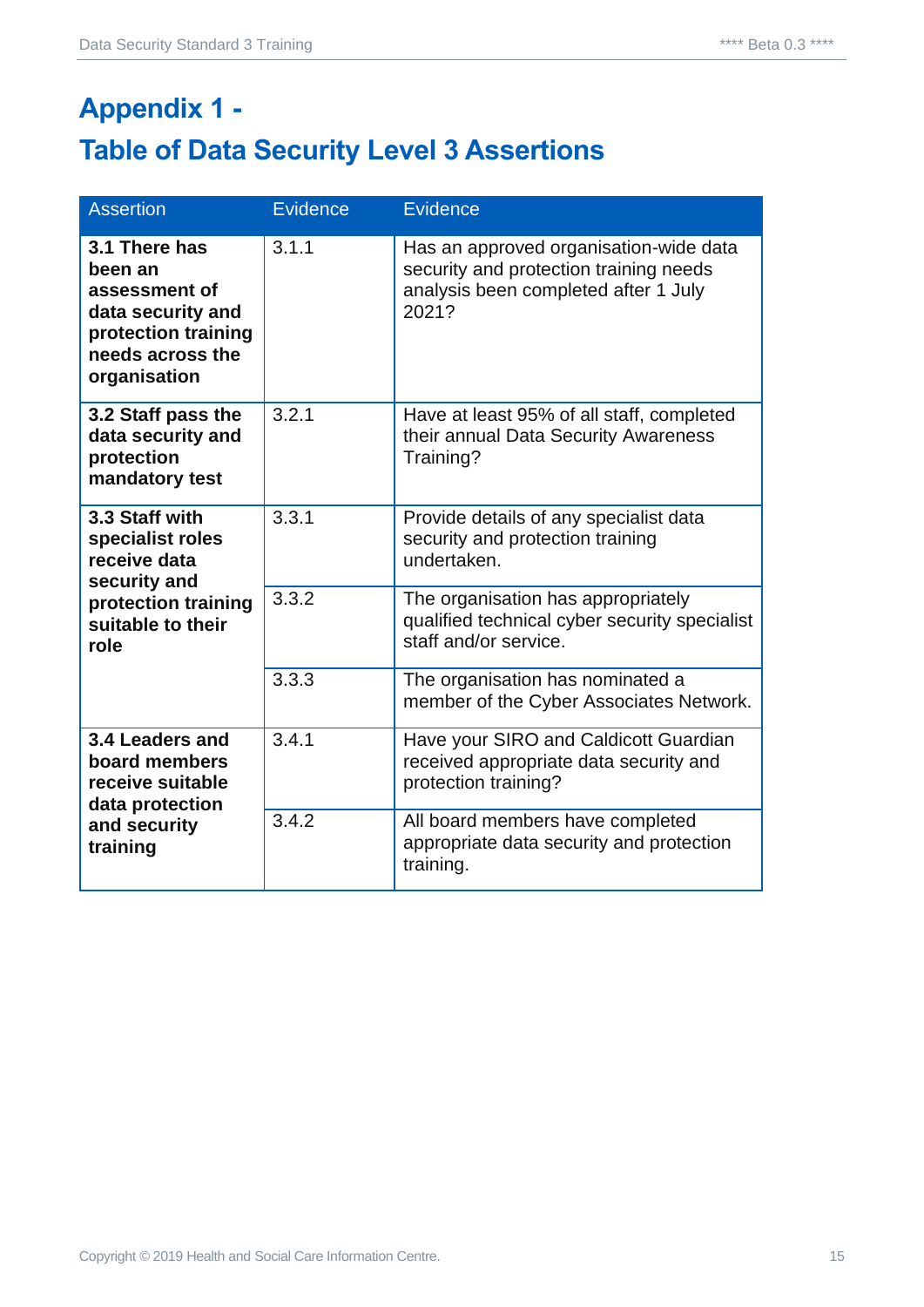# <span id="page-15-1"></span><span id="page-15-0"></span>**Appendix 2 - Useful resources**

#### **NHS IT Training Professionals forum on NHS Networks.**

For more details on how to join this forum, please contact the Training Quality Improvement Team:

#### [tqi@nhs.net](mailto:tqi@nhs.net)

#### **NHS Digital Training Quality Improvement**

Use the education and training standards online benchmarking application (ESOBA) to selfassess your training service against the national standards. You can also upload supporting evidence and calculate your achievement level.

<http://content.digital.nhs.uk/article/4917/Standard-2---Planning-and-Learning-Needs-Analysis>

#### **Chartered Institute of Personnel and Development**

The professional body for experts in people at work. Championing better work and working lives by setting professional standards for HR and people development, as well as driving positive change in the world of work. They have about training needs on their website (Please note that some articles have restricted access for members only):

[www.cipd.co.uk/hr-resources/factsheets/identifying-learning-talent-development-needs.aspx](http://www.cipd.co.uk/hr-resources/factsheets/identifying-learning-talent-development-needs.aspx)

#### **E learning for Healthcare**

Health Education England works across England to provide high quality education and training for a better health and healthcare workforce. They host the data security training:

<https://nhsdigital.e-lfh.org.uk/>